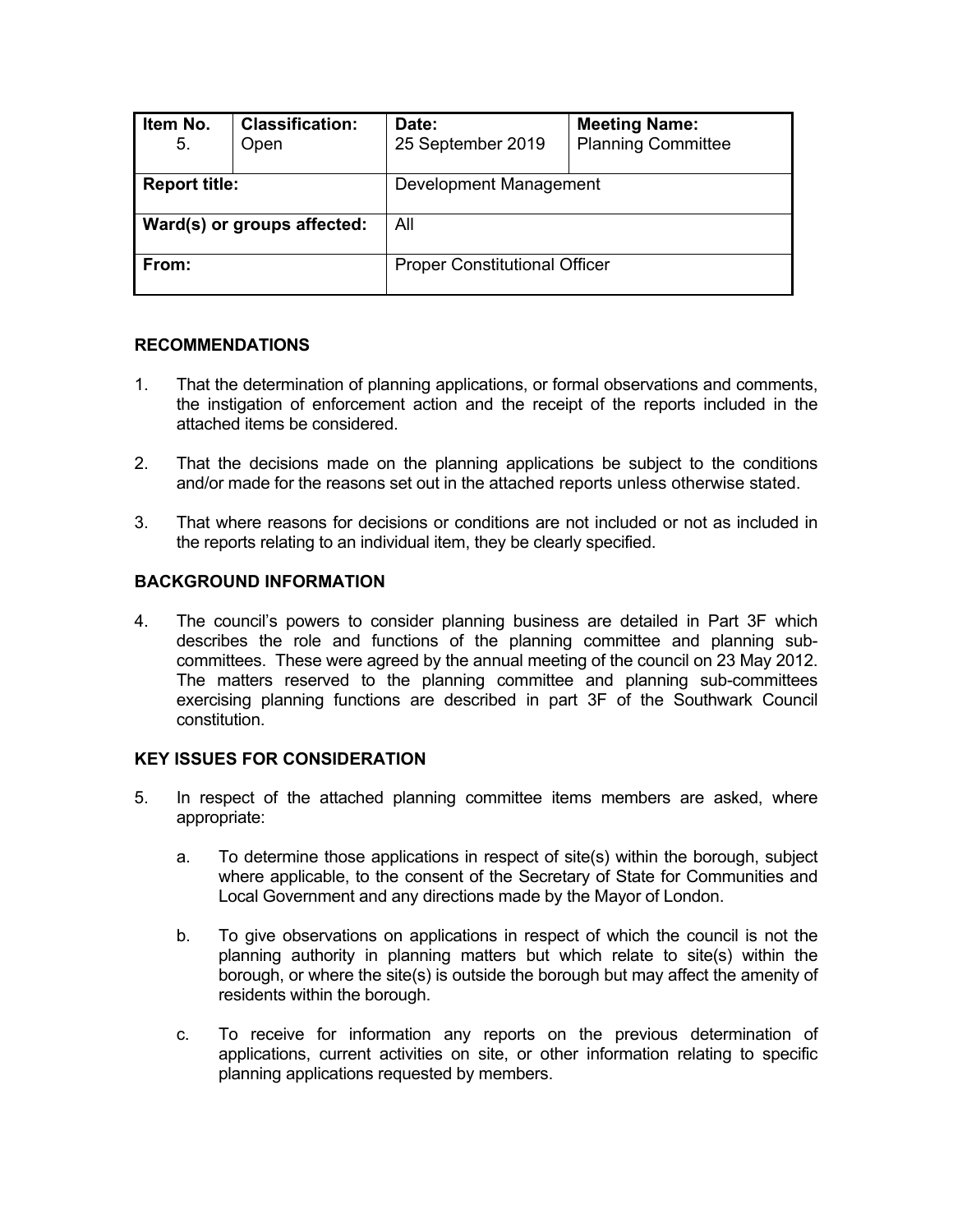- 6. Each of the following items are preceded by a map showing the location of the land/property to which the report relates. Following the report, there is a draft decision notice detailing the officer's recommendation indicating approval or refusal. Where a refusal is recommended the draft decision notice will detail the reasons for such refusal.
- 7. Applicants have the right to appeal to Planning Inspector against a refusal of planning permission and against any condition imposed as part of permission. Costs are incurred in presenting the council's case at appeal which maybe substantial if the matter is dealt with at a public inquiry.
- 8. The sanctioning of enforcement action can also involve costs such as process serving, court costs and of legal representation.
- 9. Where either party is felt to have acted unreasonably in an appeal the inspector can make an award of costs against the offending party.
- 10. All legal/counsel fees and costs as well as awards of costs against the council are borne by the budget of the relevant department.

#### **Community impact statement**

11. Community impact considerations are contained within each item.

## **SUPPLEMENTARY ADVICE FROM OTHER OFFICERS**

#### **Director of Law and Democracy**

- 12. A resolution to grant planning permission shall mean that the director of planning is authorised to grant planning permission. The resolution does not itself constitute the permission and only the formal document authorised by the committee and issued under the signature of the director of planning shall constitute a planning permission. Any additional conditions required by the committee will be recorded in the minutes and the final planning permission issued will reflect the requirements of the planning committee.
- 13. A resolution to grant planning permission subject to legal agreement shall mean that the director of planning is authorised to issue a planning permission subject to the applicant and any other necessary party entering into a written agreement in a form of words prepared by the director of lawand democracy, and which is satisfactory to the director of planning. Developers meet the council's legal costs of such agreements. Such an agreement shall be entered into under section 106 of the Town and Country Planning Act 1990 or under another appropriate enactment as shall be determined by the director of law and democracy. The planning permission will not be issued unless such an agreement is completed.
- 14. Section 70 of the Town and Country Planning Act 1990 as amended requires the council to have regard to the provisions of the development plan, so far as material to the application, and to any other material considerations when dealing with applications for planning permission. Where there is any conflict with any policy contained in the development plan, the conflict must be resolved in favour of the policy which is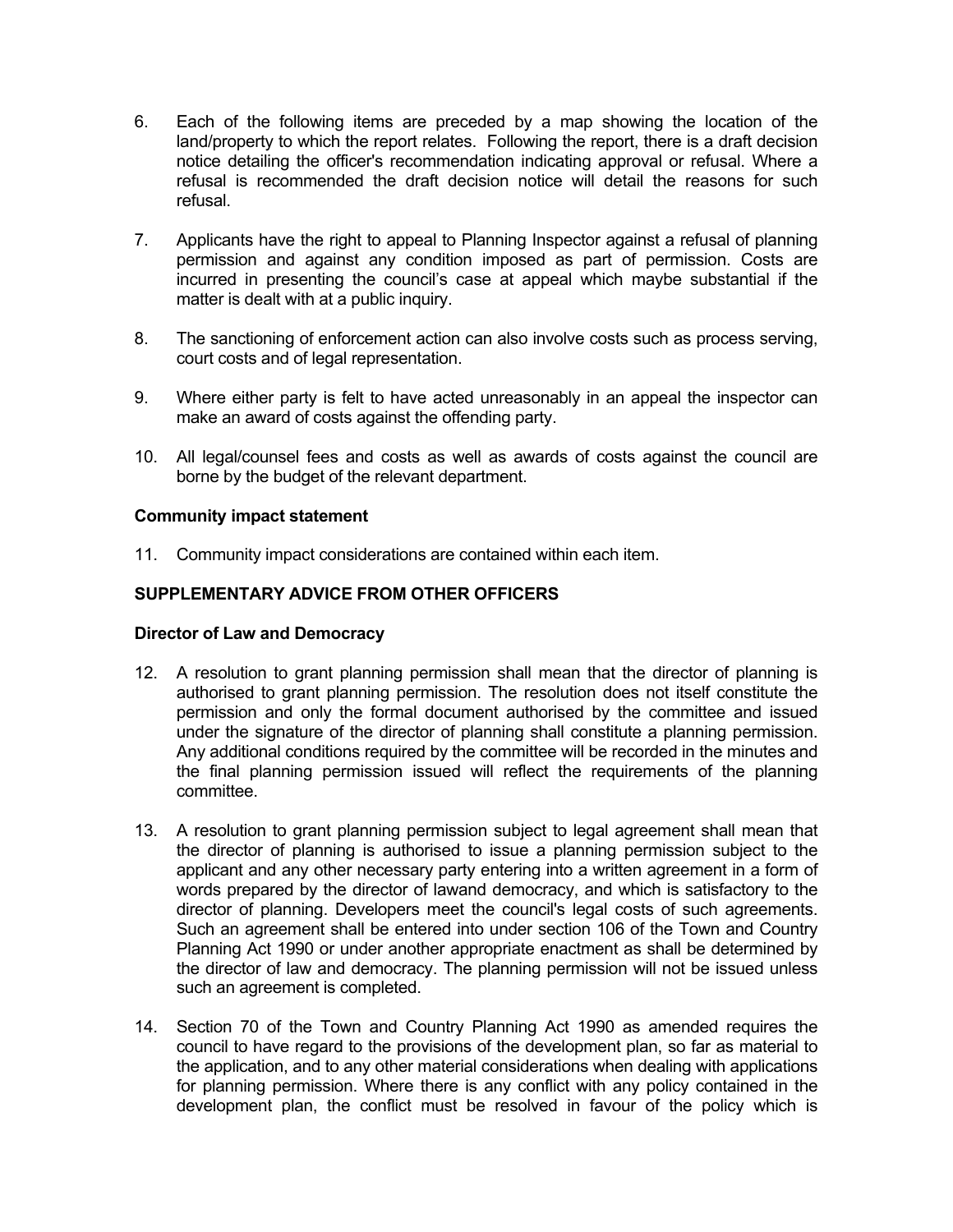contained in the last document to be adopted, approved or published, as the case may be (s38(5) Planning and Compulsory Purchase Act 2004).

- 15. Section 38(6) of the Planning and Compulsory Purchase Act 2004 provides that where, in making any determination under the planning Acts, regard is to be had to the development plan, the determination shall be made in accordance with the plan unless material considerations indicate otherwise. The development plan is currently Southwark's Core Strategy adopted by the council in April 2011, saved policies contained in the Southwark Plan 2007, the where there is any conflict with any policy contained in the development plan, the conflict must be resolved in favour of the policy which is contained in the last document to be adopted, approved or published, as the case may be (s38(5) Planning and Compulsory Purchase Act 2004).
- 16. On 15 January 2012 section 143 of the Localism Act 2011 came into force which provides that local finance considerations (such as government grants and other financial assistance such as New Homes Bonus) and monies received through CIL (including the Mayoral CIL) are a material consideration to be taken into account in the determination of planning applications in England. However, the weight to be attached to such matters remains a matter for the decision-maker.
- 17. "Regulation 122 of the Community Infrastructure Levy regulations (CIL) 2010, provides that "a planning obligation may only constitute a reason for granting planning permission if the obligation is:
	- a. necessary to make the development acceptable in planning terms;
	- b. directly related to the development; and
	- c. fairly and reasonably related to the scale and kind to the development.

A planning obligation may only constitute a reason for granting planning permission if it complies with the above statutory tests."

- 18. The obligation must also be such as a reasonable planning authority, duly appreciating its statutory duties can properly impose i.e. it must not be so unreasonable that no reasonable authority could have imposed it. Before resolving to grant planning permission subject to a legal agreement members should therefore satisfy themselves that the subject matter of the proposed agreement will meet these tests.
- 19. The National Planning Policy Framework (NPPF) came into force on 27 March 2012. The NPPF replaces previous government guidance including all PPGs and PPSs. For the purpose of decision-taking policies in the Core Strategy (and the London Plan) should not be considered out of date simply because they were adopted prior to publication of the NPPF. For 12 months from the day of publication, decision-takers may continue to give full weight to relevant policies adopted in accordance with the Planning and Compulsory Purchase Act (PCPA) 2004 even if there is a limited degree of conflict with the NPPF.
- 20. In other cases and following and following the 12 month period, due weight should be given to relevant policies in existing plans according to their degree of consistency with the NPPF. This is the approach to be taken when considering saved plan policies under the Southwark Plan 2007. The approach to be taken is that the closer the